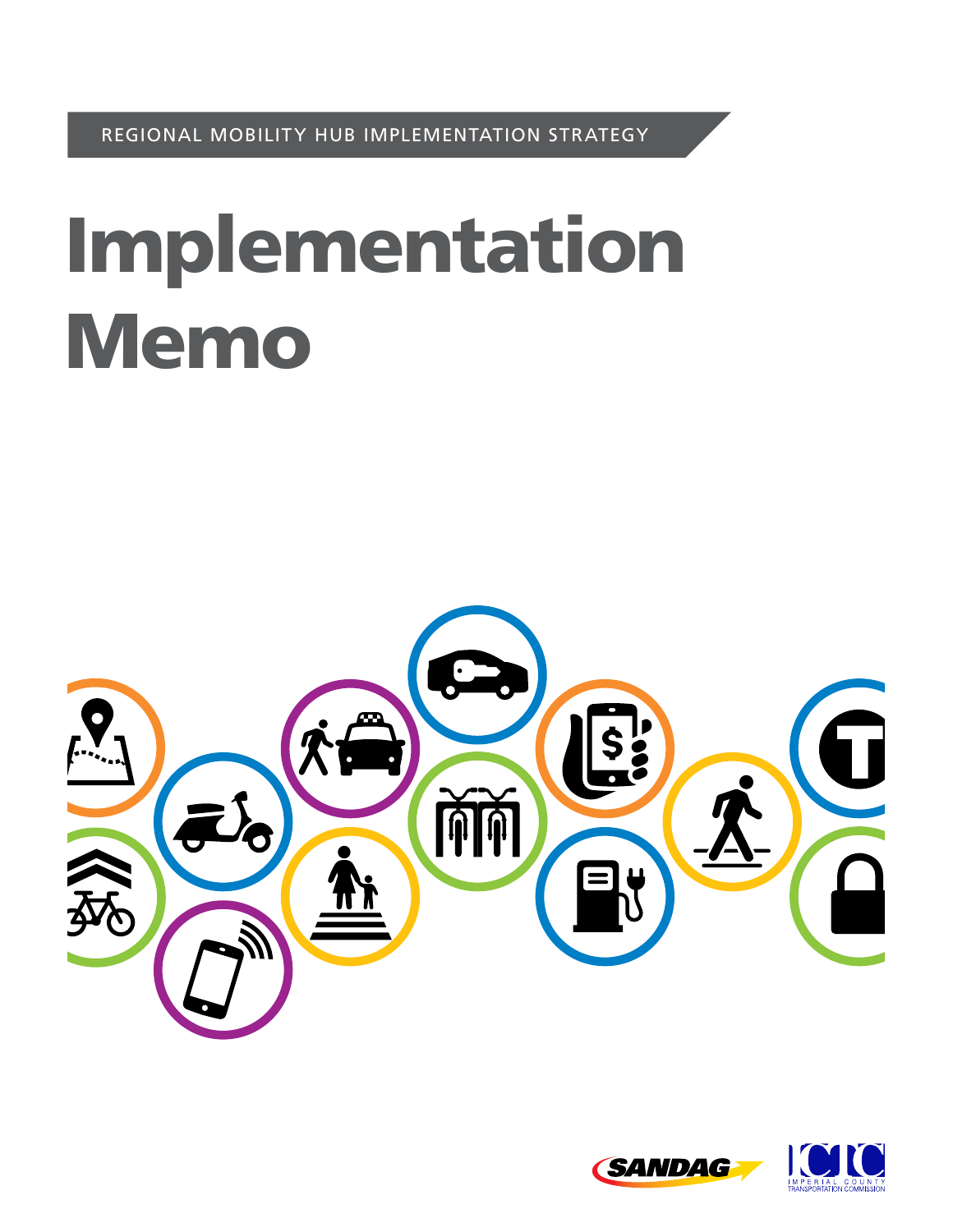#### **I. ENABLING MOBILITY HUB IMPLEMENTATION**

In a perfect world, mobility hubs would be fully operational everywhere they are needed, offering people numerous alternatives to driving alone. Some mobility hub services and amenities can be provided in the near-term with a limited amount of investment, agency approval, and oversight. Others take longer to implement, requiring more substantial investment, planning, policy changes, and complex partnerships. What's more, some of the technology necessary for realizing a community's vision for a new mobility hub is still not ready for prime time. It may be several years before this technology is available commercially and proved to be effective in the real world.

However, agencies and organizations involved in establishing mobility hubs can take steps to phase them in over time. Planning in innovative ways and developing progressive policies are good places to start. For example, as people increasingly use on-demand mobility services, the need for safe and efficient passenger pick-up and drop-off areas also will increase. Successful mobility hubs have space allocated to support shared mobility services, and local jurisdictions can start planning for this now. Cities will need to analyze current management policies and practices for curb lanes as they plan for more flexible curb spaces – spaces that can be used safely by a growing number of ridesharing services, mobile retail, bike riders, and pedestrians.

## **A. The Importance of Public–Private Partnerships**

It is becoming more and more difficult for public transportation agencies to entirely finance and build infrastructure, programs, and services. Agencies are increasingly collaborating with private partners including developers, property managers, employers, and transportation and technology service providers. Mobility hubs can benefit from these collaborations, partly because they incorporate a variety of emerging privately-operated transportation services such as carshare, bikeshare, shuttles, and on-demand rideshare services. Mobility hubs also vary according to the circumstances of the local community they serve and location-specific opportunities for development – both of these factors also make public-private partnerships useful. Public agencies should begin exploring opportunities to partner with the private sector and collaborate on pilot projects that aim to solve real-world mobility challenges. These types of partnerships will require public agencies to assess their traditional procurement practices and to identify innovative ways to pilot new mobility services that enhance access to transit and give people attractive alternatives to driving alone.

## **B. Using Big Data**

We live in a world increasingly informed by "Big Data," and the success of a mobility hub will hinge on integrating public and private transportation services by collecting, aggregating, managing, and acting on data from a wide variety of sources. Agencies should develop open data policies to enhance government efficiency and transparency. Likewise, data from transportation service providers in the private sector will be greatly needed to integrate trip planning, scheduling, and payment. Both partners should proactively establish partnerships and data-sharing agreements that support the success of mobility hubs.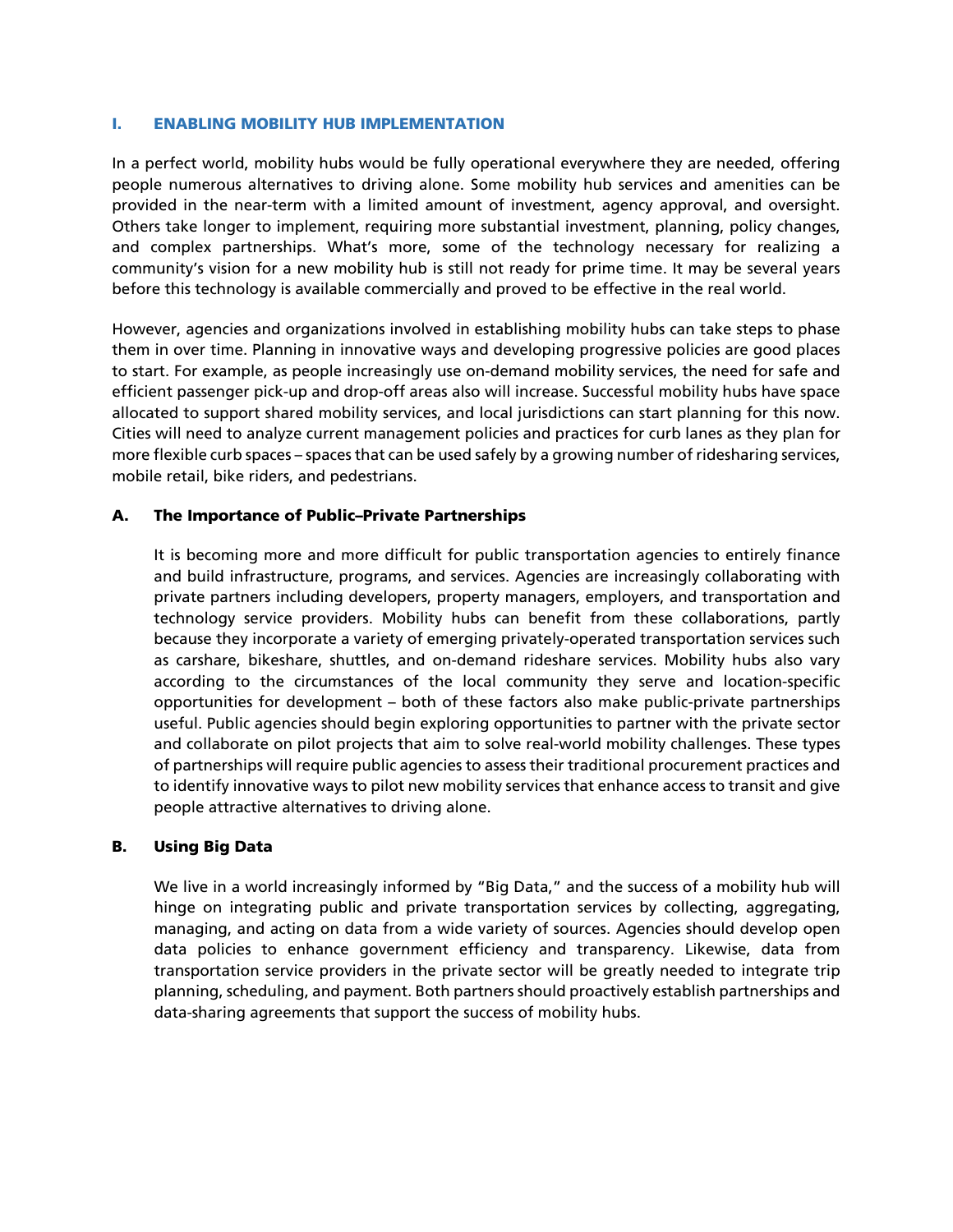### **C. Our Autonomous Future**

Many shared mobility services will soon become fully automated. Uber and Lyft are heavily invested in autonomous vehicle technologies, and autonomous microtransit already is being piloted in the State of California. Local agencies need to determine if their infrastructure is prepared to accommodate shared services that are connected and autonomous. Traffic signals and other infrastructure, for example, may need to be updated to support wireless connectivity. Wireless connectivity networks will allow vehicles to communicate with infrastructure and transportation management systems in real time, which will optimize routing and improve the reliability of services. Agencies also should consider planning for a network of wireless charging infrastructure to support shared autonomous vehicles, and the mobility hub concept overall.

#### **D. Memo Organization**

**Table 1** on the following page highlights data-sharing and other important considerations for the San Diego Association of Governments (SANDAG), the Imperial County Transportation Commission (ICTC), and other agencies that are involved in establishing mobility hubs. It is intended to be an overview and does not constitute an exhaustive list.

**Section II** offers guidance on establishing mobility hubs in existing developments.

**Section III** offers guidance on establishing mobility hubs in new developments.

**Section IV** reviews examples of how public-private partnerships can help launch mobility hub services and amenities.

**Section V** briefly describes how local plans can support establishing a mobility hub.

**Section VI** highlights the importance of equity in establishing a new mobility hub.

**Section VII** identifies more specific early actions that lay the groundwork for establishing a mobility hub.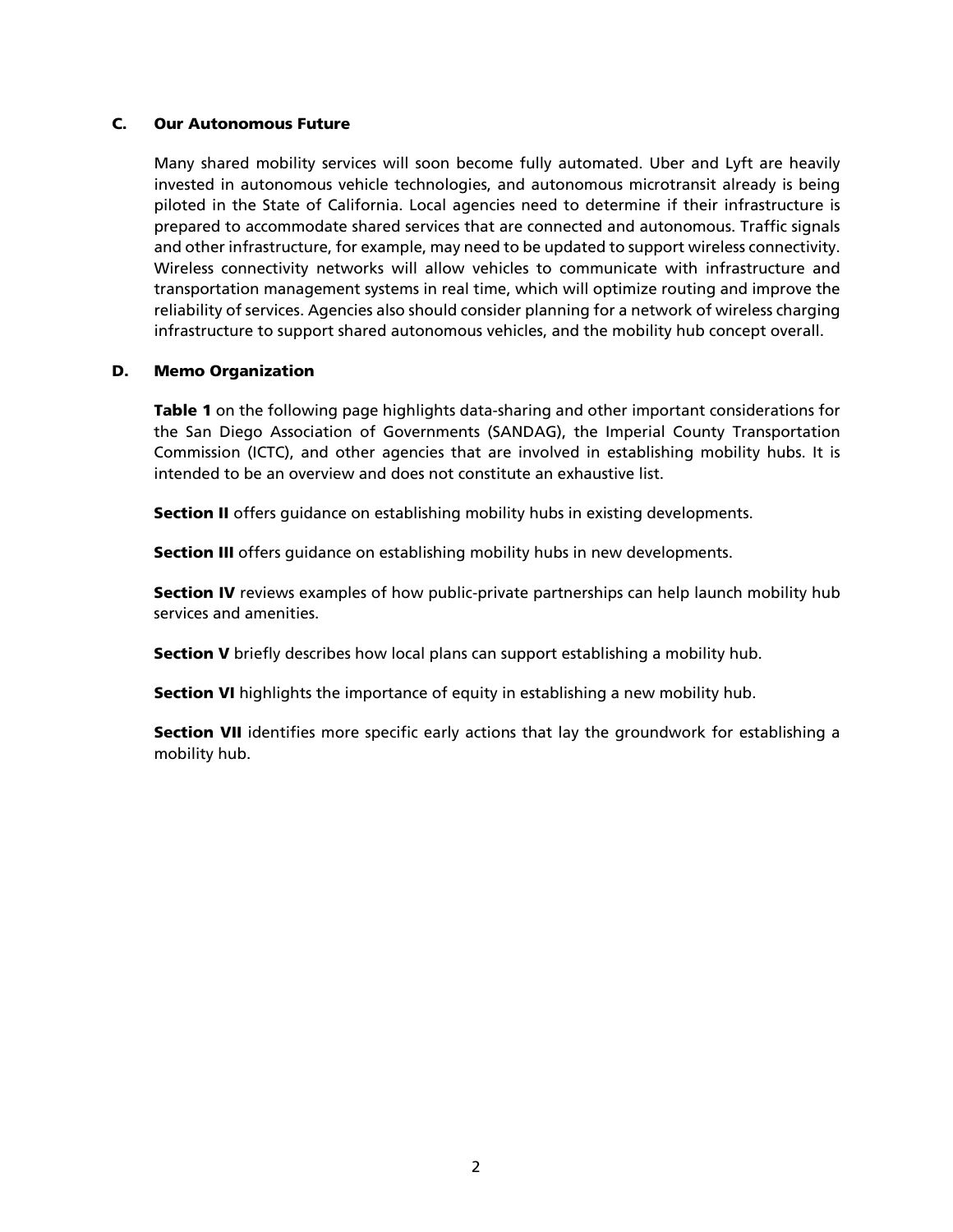|                                                                                                                                                                                                                                                                 | <b>SANDAG and ICTC</b>                                                                                                                                                                                                                                                                                                                                                | <b>Transit Operators</b>                                                                                                                                  | <b>Local Governments</b>                                                                                                                                                                                                                                                                                    |
|-----------------------------------------------------------------------------------------------------------------------------------------------------------------------------------------------------------------------------------------------------------------|-----------------------------------------------------------------------------------------------------------------------------------------------------------------------------------------------------------------------------------------------------------------------------------------------------------------------------------------------------------------------|-----------------------------------------------------------------------------------------------------------------------------------------------------------|-------------------------------------------------------------------------------------------------------------------------------------------------------------------------------------------------------------------------------------------------------------------------------------------------------------|
| <b>Planning</b>                                                                                                                                                                                                                                                 |                                                                                                                                                                                                                                                                                                                                                                       |                                                                                                                                                           |                                                                                                                                                                                                                                                                                                             |
| Evaluate and amend existing planning<br>documents and programs to better<br>incorporate the mobility hub concept and<br>to provide flexibility for change in<br>response to technological innovations.<br>Identify opportunities for new plans and<br>programs. | Regional Transportation Plans and<br>supporting Sustainable Communities<br>Strategies<br>Corridor studies and transit plans<br>Develop toolboxes and other resources for<br>local jurisdictions, and provide them with<br>technical support:<br>• Help local jurisdictions develop shared<br>mobility strategic plans.<br>• Help local jurisdictions integrate shared | Transit planning documents<br>Transit design manuals                                                                                                      | Land use and transportation plans:<br>General plans, community plans,<br>$\bullet$<br>specific plans<br>Mobility and corridor studies<br>Street design manuals<br>Climate action plans<br>Parking management studies and<br>plans<br>Neighborhood electric vehicle (NEV)<br>plans                           |
|                                                                                                                                                                                                                                                                 | mobility and parking management<br>strategies into the development process.                                                                                                                                                                                                                                                                                           |                                                                                                                                                           |                                                                                                                                                                                                                                                                                                             |
| <b>Policy</b>                                                                                                                                                                                                                                                   |                                                                                                                                                                                                                                                                                                                                                                       |                                                                                                                                                           |                                                                                                                                                                                                                                                                                                             |
| Develop new policies and/or amend<br>existing policies and ordinances to ensure<br>that they support the mobility hub<br>concept.                                                                                                                               | Seek countywide legislation for<br>neighborhood electric vehicles (NEVs) so<br>that local jurisdictions can develop NEV<br>transportation plans.                                                                                                                                                                                                                      | Evaluate ordinances related to fare<br>pricing.                                                                                                           | Evaluate local regulations and municipal<br>codes to ensure that they enable the<br>mobility hub concept.                                                                                                                                                                                                   |
|                                                                                                                                                                                                                                                                 | Develop policies to support open data<br>sharing.                                                                                                                                                                                                                                                                                                                     | Evaluate policies related to transit parking<br>regulations to identify ways to support<br>shared mobility services.                                      | Develop complete streets policies that<br>consider shared and autonomous mobility<br>options.                                                                                                                                                                                                               |
|                                                                                                                                                                                                                                                                 | Identify opportunities in the procurement<br>process to streamline the implementation<br>of mobility hub features.                                                                                                                                                                                                                                                    | Review ordinances that license and<br>regulate other transportation services to<br>ensure they are aligned with the goals of<br>the mobility hub concept. | Integrate mobility hub planning into the<br>entitlement process (e.g., land<br>development codes and building codes).<br>Require and/or incentivize developers<br>to incorporate mobility hub features<br>as part of their proposed projects.                                                               |
| <b>Funding</b>                                                                                                                                                                                                                                                  |                                                                                                                                                                                                                                                                                                                                                                       |                                                                                                                                                           |                                                                                                                                                                                                                                                                                                             |
| Seek competitive funding opportunities to<br>support establishing a mobility hub.<br>Better integrate the effort into existing<br>funding streams and grant programs.                                                                                           | Pursue federal and state grant programs<br>such as the Pilot Program for Transit-<br>Oriented Development Planning.                                                                                                                                                                                                                                                   | Pursue federal and state grant programs<br>such as the Mobility on Demand Sandbox<br>Demonstration Program in partnership<br>with local agencies.         | Pursue state and regional grant programs<br>such as the Smart Growth Incentive Grant<br>Program.                                                                                                                                                                                                            |
|                                                                                                                                                                                                                                                                 | Revise existing criteria for the regional<br>grant program to consider mobility hub<br>elements for funding.                                                                                                                                                                                                                                                          | Explore and pilot operational models that<br>leverage public-private partnerships that<br>help reduce costs.                                              | Account for mobility hub improvements<br>within CIPs.                                                                                                                                                                                                                                                       |
|                                                                                                                                                                                                                                                                 | Account for mobility hub improvements<br>within Capital Improvement Programs<br>(CIPs).                                                                                                                                                                                                                                                                               |                                                                                                                                                           | Incorporate mobility hubs as an eligible<br>expenditure under existing funding<br>streams such as parking district revenues<br>and development impact fees.                                                                                                                                                 |
| <b>Allocation of Space</b>                                                                                                                                                                                                                                      |                                                                                                                                                                                                                                                                                                                                                                       |                                                                                                                                                           |                                                                                                                                                                                                                                                                                                             |
| Consider how the current allocation of<br>space within the public right-of-way can<br>incorporate mobility hub elements and<br>design projects and infrastructure with<br>mobility hubs in mind.                                                                | Identify potential showcase projects based<br>on existing and planned high-frequency<br>transit services, supporting land uses,<br>population and employment density, and<br>other features that support mobility hubs.                                                                                                                                               | Dedicate parking space at transit stations<br>for carpools, vanpools, and carshare.                                                                       | Encourage and incentivize developers and<br>landowners near transit hubs to dedicate<br>right-of-way for mobility hub features<br>and services.                                                                                                                                                             |
|                                                                                                                                                                                                                                                                 | Incorporate mobility hub features as part<br>of the design or rehabilitation of transit<br>stations and Park & Ride facilities (e.g.,<br>secure bike parking, electric vehicle (EV)<br>charging infrastructure).                                                                                                                                                      | Allocate transit station curb space for<br>loading and unloading passengers of on-<br>demand shuttles, rideshare companies,<br>and other shared services. | Encourage and incentivize developers and<br>landowners near transit hubs to build<br>and/or contribute toward the operation<br>of mobility hub services and amenities<br>such as on-demand shuttle services, EV<br>charging infrastructure, wayfinding<br>signage, and bike and pedestrian<br>improvements. |
|                                                                                                                                                                                                                                                                 | Design and build regional bikeways that<br>connect to transit while supporting the<br>local bike network.                                                                                                                                                                                                                                                             | Dedicate transit station space for bike<br>services and amenities such as bikeshare<br>and secure group bike parking.                                     | Allocate street lane space for mobility hub<br>features such as dedicated transit lanes,<br>shared transit lanes, and cycle tracks.                                                                                                                                                                         |
|                                                                                                                                                                                                                                                                 |                                                                                                                                                                                                                                                                                                                                                                       | Allocate transit station space for EV<br>charging infrastructure.                                                                                         | Allocate curb space for mobility hub<br>features such as dedicated carshare<br>parking and passenger loading zones.                                                                                                                                                                                         |

# **Data Sharing and Technology**

Share and aggregate data so that mobility services, trip planning, and payment options can be integrated. The goal: a seamless transportation experience.

Collaborate with the private sector to develop shared data agreements, and aggregate data on transportation modes and related travel to facilitate real-time trip planning across modes.

Develop a fully integrated payment platform, also known as a Universal Transportation Account.

Leverage the San Diego Regional Proving Ground designation to test technologies that support innovative on-demand mobility solutions.

| <b>Public-Private Partnerships</b>                                                                                                  |                                                                                                                                                                                                                       |
|-------------------------------------------------------------------------------------------------------------------------------------|-----------------------------------------------------------------------------------------------------------------------------------------------------------------------------------------------------------------------|
| Review procurement practices and foster<br>innovative ways for the public and private<br>sectors to collaborate to improve mobility | Create a "Mobility Sandbox" to allow the private sector to develop proposals for demonstrating technology and services that solve<br>mobility challenges, and implement the mobility hub concept on an ongoing basis. |
| hubs. Develop public-private partnerships<br>to offer services and amenities historically<br>provided by public agencies alone.     | Partner with private vendors to pilot different technologies and products that integrate mobility hub services. Explore partnership<br>opportunities that facilitate the integration of mobility service payments.    |
|                                                                                                                                     | Encourage and incentivize shared mobility service providers to fill gaps in the transit network, or to enhance access to mobility hub<br>sites.                                                                       |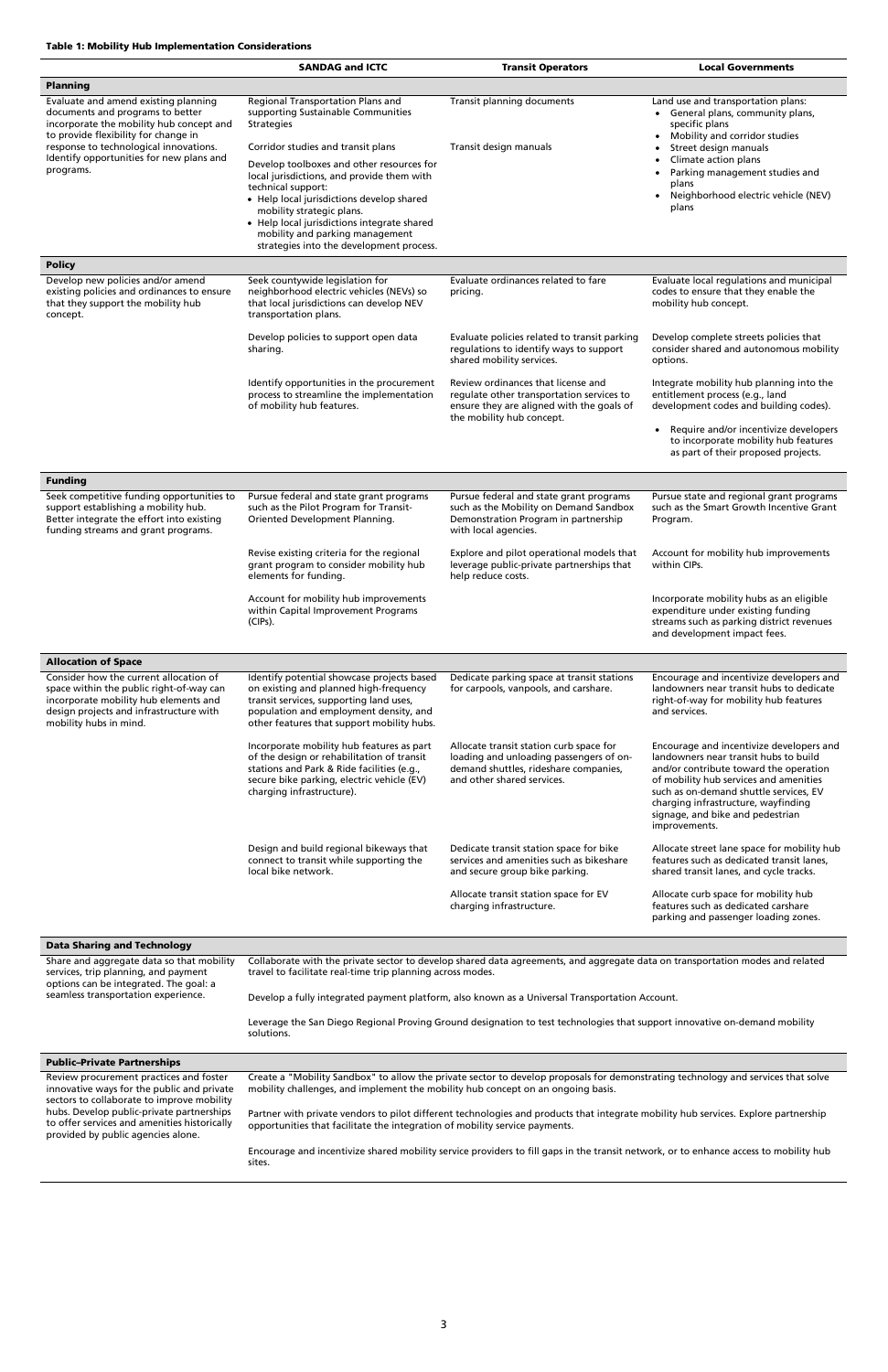#### **II. IMPLEMENTING MOBILITY HUBS IN EXISTING DEVELOPMENTS**

Mobility hubs make sense in existing communities where public transit is already most active. But planning and implementing mobility hub features requires significant outreach to property owners, managers, and other stakeholders who will be impacted by mobility hub development. It is important to inform these parties that a minimal contribution of right-of-way, through an easement or through a minor infrastructure improvement, could be needed to support the success of a new mobility hub. It is worth noting that the community improvements a mobility hub brings can increase the value of properties in the immediate and surrounding areas. Below are just a few examples of how mobility hub planners, property owners, property managers, and other stakeholders can realize joint benefits from the establishment of a new mobility hub:

- An apartment building could provide an easement for a bikeshare station or enhanced features for transit waiting areas, and in exchange the apartment building could receive minor landscaping enhancements adjacent to the easement or elsewhere on the property.
- A shopping center near a transit station could designate parking spaces for carshare vehicles and/or install EV charging stations. In return, the shopping center could experience more customer activity.
- A business park or community college could operate a shuttle service to a mobility hub, and in return it could be permitted to redesignate on-street parking in front of their property for shuttle or passenger loading only.

#### **III. IMPLEMENTING MOBILITY HUBS IN NEW DEVELOPMENTS**

Local governments often require developers to provide public amenities in new projects or offer incentives for them to do so. This is an effective strategy for establishing mobility hubs, primarily because the majority of new development in the San Diego region is expected to occur in areas already served by high-frequency transit. This makes the mobility hub concept a natural feature of new developments. Another reason mobility hubs are natural fits for new developments is that one can be designed from the earliest stages with the other in mind.

The SANDAG Regional Transit Oriented Development Strategy describes several ways that local governments can work with developers to create compact, walkable communities near transit. Several of these strategies can apply to establishing mobility hubs, including:

- Requiring new and infill developments to complete connections for active transportation and public transit along the front of their properties, as well as off-site where appropriate.
- Integrating mobility hub elements into new and infill development projects, and requiring Transportation Demand Management measures that mitigate transportation impacts.
- Creating a checklist of potential mobility hub elements that a project can contribute to, based on the Mobility Hub Features Catalog, as part of the development review process.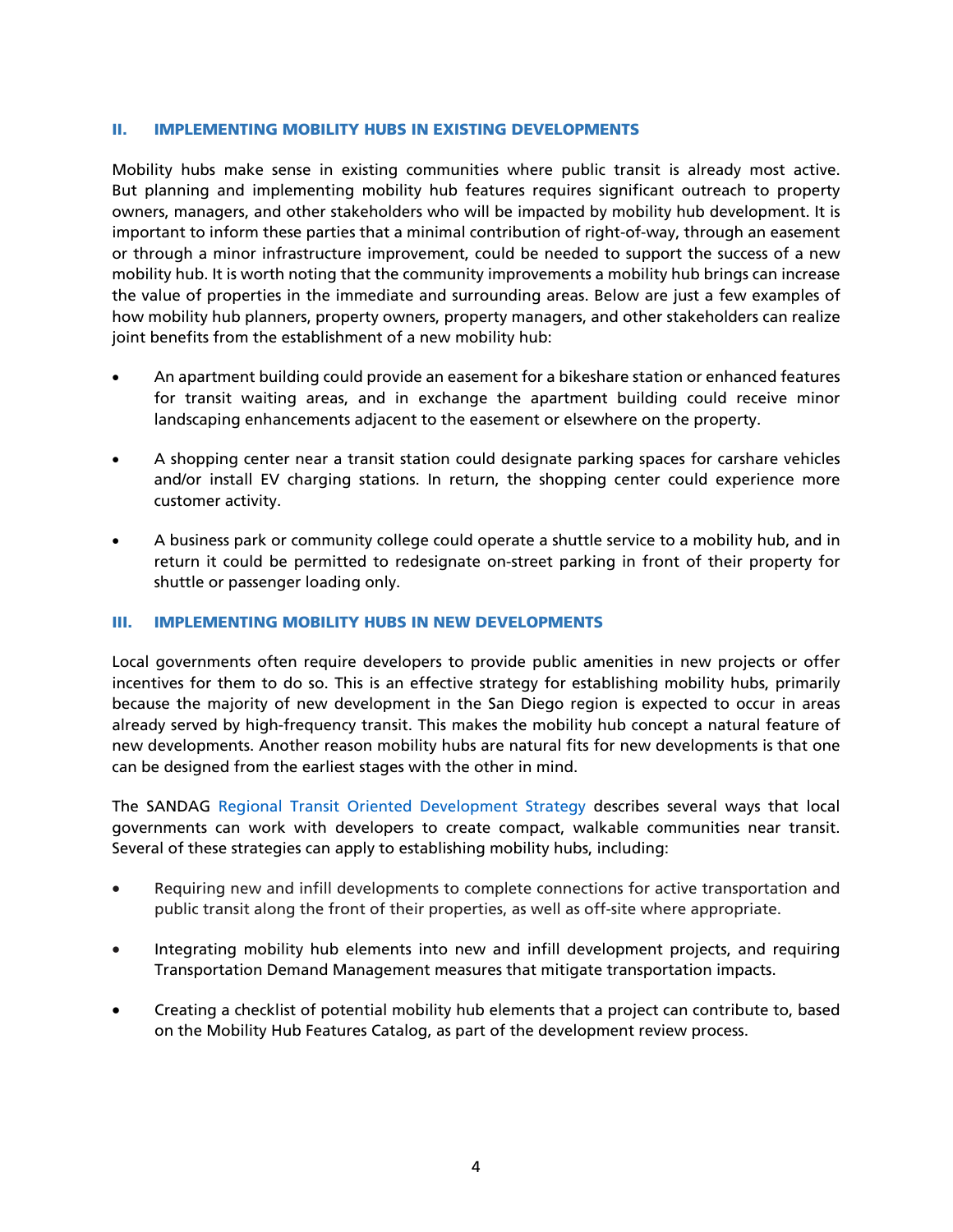- Providing developers with a variety of benefits such as density bonuses, reduced parking requirements, and project fast-tracking as incentives for installing and maintaining mobility hub features in their projects.
- Requiring all large-scale developments to provide phasing strategies related to density and mode-share targets, as well as requiring that monitoring of these strategies be connected to the establishment of infrastructure for public transit and other transportation.
- Creating a seamless process for private development projects to contribute to transit station improvements via the governing jurisdiction.
- Negotiating funding for or construction of mobility hub features and services as part of a development agreement.

Traffic mitigation measures will need to better support multimodal investments to expand opportunities for implementing mobility hubs through the development process. Agencies may need to modify policies as well as Transportation Impact Analysis guidelines in order to focus on measures that reduce transportation demand and prioritize improvements that support mobility hubs in lieu of increasing roadway capacity.

# **IV. LEVERAGING PARTNERSHIPS TO IMPLEMENT MOBILITY HUB FEATURES**

The success of mobility hubs depends on a wide variety of organizations coordinating their efforts. Mobility hubs provide new opportunities for partnerships between transportation service providers and vendors that develop technologies and products to support mobility hubs. They also could involve special assessment districts such as business improvement districts and Parking Management Districts (PMDs) as well as corporate sponsors.

## **A. Mobility Service Providers**

## *The Idea*

Companies that provide mobility hub services and supporting amenities such as shuttle and microtransit services, on-demand rideshare options, bikeshare and carshare programs, and EV charging technologies may present different partnership opportunities to enhance mobility in San Diego and Imperial counties.

## *Where it has been done*



The Santa Clara Valley Transportation Authority's FLEX pilot, which ended on July 1, 2016, provided an on-demand dynamically routed shuttle service to increase ridership in underserved markets. The software partner, RideCell, generated routes between predefined stops based on pick-up and drop-off requests. A single ride during off-peak hours cost \$2, while a ride during peak hours cost \$3.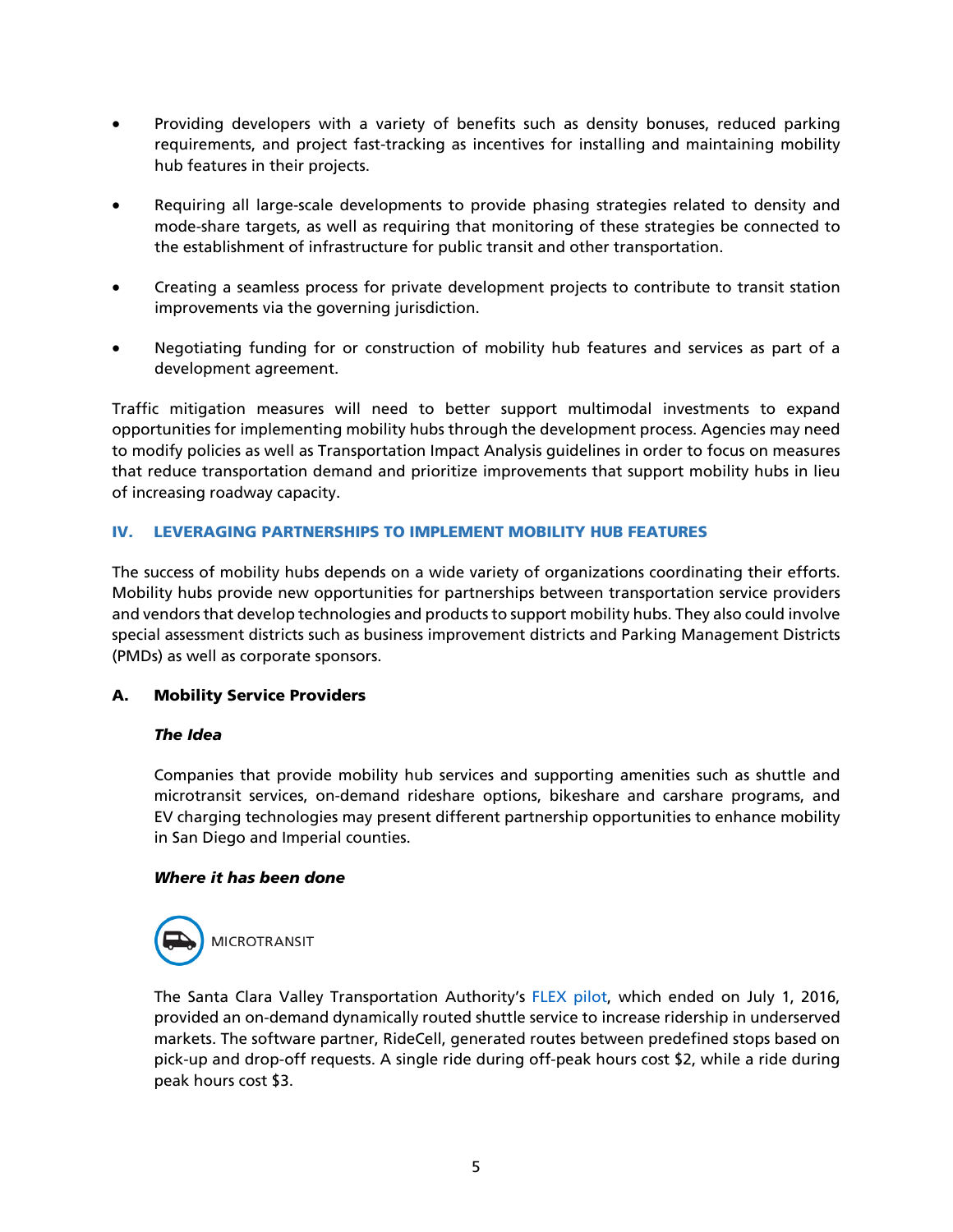In the greater Toronto area, the one-year GO Connect Pilot Program, which ended in April 2016, provided Metrolinx transit riders with shuttle service to and from transit stops to alleviate congestion at the Milton GO Station. Using the RideCo application (app), passengers selected their destination and requested a ride, and the app customized the route based on requests. The GO Connect service also allowed users without smartphones to reserve trips using Short Message Service text messaging. As opposed to traditional flat fare payments for shuttle service, GO Connect's dynamic pricing was demand-based and had a maximum fare of \$1.95 per trip. According to the app developer, more than 105 riders switched from driving alone to ridesharing with RideCo during the pilot program.



Between August 2016 and February 2017 in Centennial, Colorado, the Go Centennial Pilot provided people who lived within the existing Regional Transportation District Call-n-Ride service area with free Lyft Line rides to and from the Dry Creek Light Rail Station. For users with limited mobility, Via Mobility Services provided accessible transportation services to Lyft passengers. The City of Centennial and the Denver South Transportation Management Association each contributed \$200,000 to fund the six-month pilot.

In Pinellas County, Florida, the Pinellas Suncoast Transit Authority's Direct Connect program pays the first \$5 of passengers' Uber and taxi bills for trips to and from bus stops in eight designated zones. Trips must begin or end at the designated stop and be within the zone. The service is available seven days a week from 6 a.m. to 11 p.m.

In 2016, Alamonte Springs, Florida began subsidizing 25 percent of the cost to use Uber between the city's commuter train station on Ronald Reagan Boulevard and any destination within the city. The pilot expanded to an inter-city partnership whereby Altamonte Springs, Lake Mary, Longwood, Maitland, and Sanford offered discounted Uber travel between the five cities. As part of this pilot expansion, each city pays 20 percent of Uber fares for trips that begin in another city but end in their city, 20 percent of Uber fares that end within their respective city limits, and 25 percent of the cost of rides that begin or end at the SunRail station inside of their city.

The City of Summit in New Jersey partnered with Uber to create a commuter ride-hail pilot program to ease parking and traffic congestion at the New Jersey Transit Summit Station. The program provided up to 100 existing parking permit holders with free Uber rides to and from the station. Non-permit holders were provided with discounted uberX rides costing the user \$2 per trip or \$4 daily – equal to the \$4 daily rate for Transit Summit Station parking. The pilot program took place from October 3, 2016, to March 31, 2017.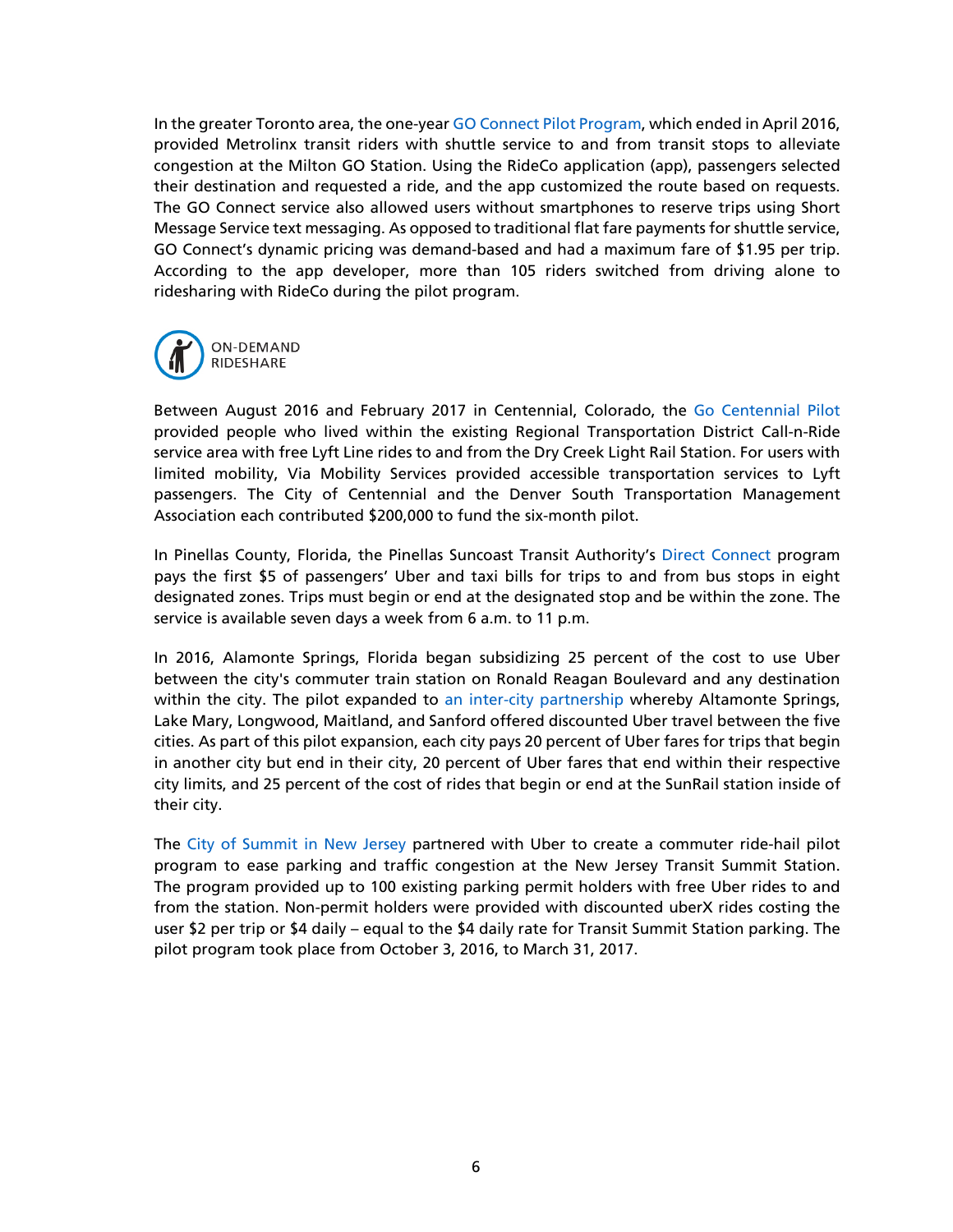

Washington Metropolitan Area Transit Authority partnered with Enterprise Carshare in 2015 to allocate space for 125 carshare parking spaces at 45 Metrorail stations in Washington, District of Columbia.

The City and County of Denver now allow carshare operators to purchase parking permits to park in the right-of-way or at metered spots. Permit revenue pays for the loss of meter revenue, the value of on-street parking spaces, and administration costs.

In Seattle, the free-floating carshare service ReachNow offers two drop zones citywide for carshare vehicles in busy neighborhoods. As a result, shared mobility has become a more competitive alternative to driving alone for many people, and the demand for parking personal vehicles on the street has been reduced. As in Seattle, transit agencies could consider providing full-time or part-time drop zones as part of establishing a mobility hub.

Metro Transit in the Minneapolis–St. Paul area aimed to provide users with one transportation account to pay for bus and light rail and to access HOURCAR's carshare fleet. The transit agency partnered with the carshare service HOURCAR to enable users to use their Metro Transit Go-To Cards to unlock reserved vehicles by swiping the Go-To card on the reader. The companies used a United States Department of Transportation (U.S. DOT) grant to upgrade the technology in HOURCAR's vehicles to read Metro's Go-To Cards.

## **B. Special Assessment Districts**

#### *The idea*

A Business Improvement District (BID) is an area in which a group of businesses elects to pay additional fees to fund services or improvements that will benefit all businesses equally. These can include public amenities such as street cleaning, pedestrian infrastructure, security, or lighting. They also can include private benefits such as advertising or events. There are many BIDs in the San Diego region, including 18 active districts within the City of San Diego. Similarly, PMDs are areas in which the revenues collected from parking fees (e.g., at meters and garages) are used to help manage demand for parking within the district. PMDs historically have served to increase parking for private automobiles, but are increasingly managing parking demand with multimodal and sustainable transportation solutions. Special assessment districts typically are used to fund low-cost mobility hub features that contribute to a district's overall identity, such as wayfinding. However, they also can fund mobility hub initiatives that are designed to help increase business patronage. These initiatives include microtransit service, bikeshare, and partnering with on-demand rideshare service providers to give people greater access to commercial retail.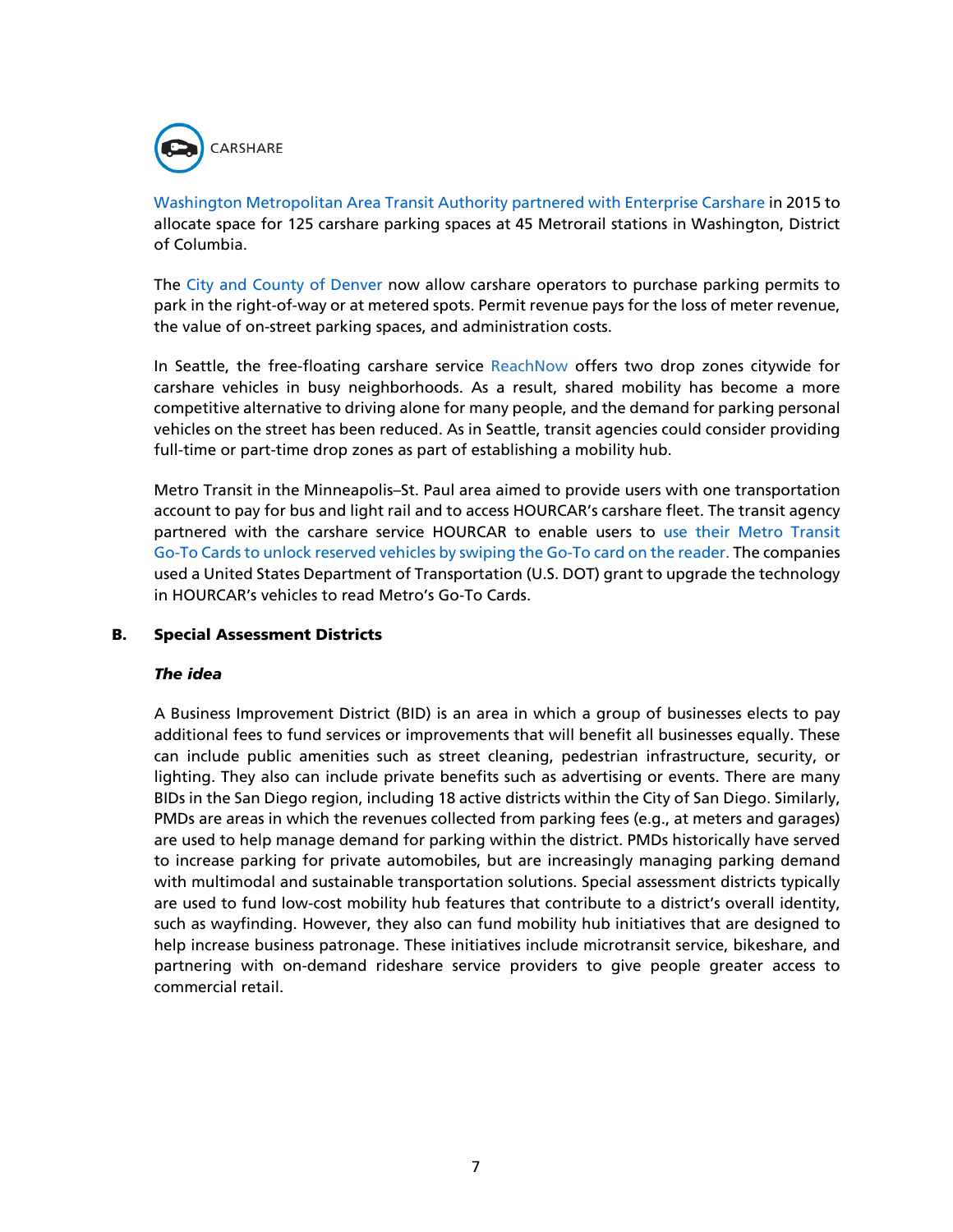#### *Where it has been done*

The City of San Diego recently partnered with The Free Ride to introduce a complimentary microtransit service known as Free Ride Everywhere Downtown, or FRED. The service provides complimentary rides within the Downtown Community Parking District boundaries using all-electric six-passenger vehicles. The service helps to promote "park once" behavior while also providing connections to and from major transit stations. Parking meter revenues and corporate sponsorships pay for the program.

#### **C. General Sponsors**

#### *The idea*

Corporate sponsorship of bikeshare and other transportation programs also is growing. Sponsors pay for large parts of the program and in exchange they can advertise their company on nearly every element of the system. In the case of bikeshare programs, sponsored components might include bikes, bikeshare stations, program materials, the program's website, and more.

#### *Where it has been done*

Launched in 2016, Portland's bikeshare system, Biketown, is operated by Motivate. Nike, Inc. entered into a partnership agreement with the City of Portland to sponsor Portland's bikeshare program for \$10 million over five years.

Citigroup and MasterCard sponsor the New York City Citi Bike program with combined payments of \$47.5 million over five years in exchange for having their brand names on bikeshare system infrastructure including bikes and stations.

## **D. Technology Companies**

#### *The idea*

Public agencies have begun to partner with developers of various mobile apps and websites to support mobility through online payment systems, trip planning, and other services.

#### *Where it has been done*

In recent years, multiple partnerships have emerged to produce mobile payment apps, including partnerships between:

- Dallas Area Rapid Transit (DART) and Unwire
- New Jersey Transit and Xerox
- Nassau Inter-County Express and Masabi
- Central Midlands Regional Transit Authority and Passbort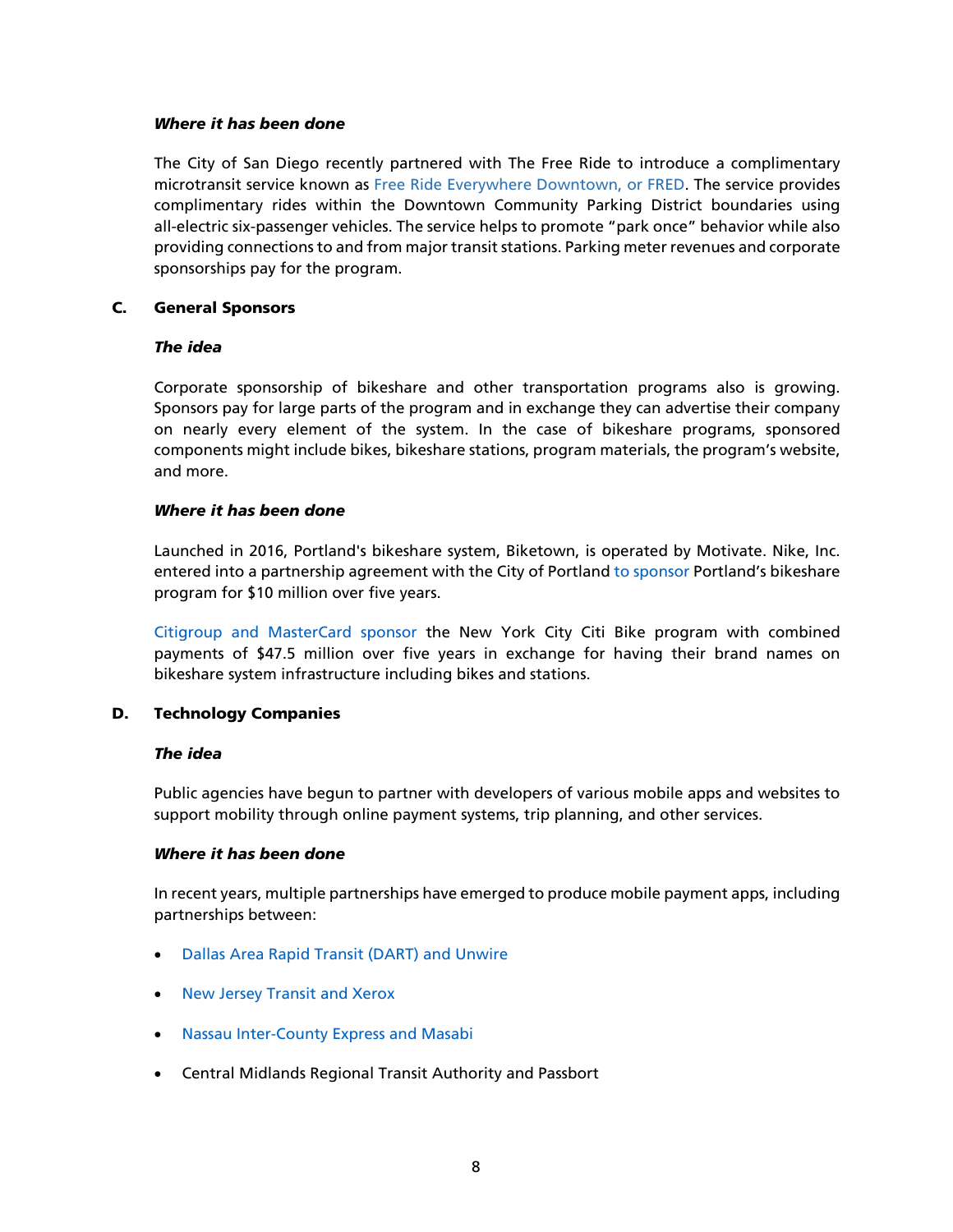- Chicago Transit Authority and GlobeSherpa
- In the San Diego region, the Metropolitan Transit System (MTS) partnered with moovel North America to produce Compass Cloud, an app that allows people to purchase trolley passes with their mobile phones. Compass Cash, a stored-value transit fare program, launched in June 2017.

Partnerships also have formed to help people plan their trips, for example:

- The Go–LA wayfinding app aggregates all available transportation modes and allows travelers to calculate the time, cost, and carbon footprint of each option for a particular route. The app was produced through a partnership between the City of Los Angeles and Xerox.
- A trip planning app called GoPass, created by DART, offers users the ability to access services such as Uber, Lyft, and Zipcar. Users can reserve and manage these trips to get to and from DART transit stations.
- The Central Texas Regional Mobility Authority created a Mobility Authority that partners with technology companies to address overburdened transportation networks and to apply new, multimodal solutions to transportation problems. Partners include Carma Carpooling, a carpooling app, and Metropia, a traffic-management system that helps motorists navigate construction closures and delays.

## **E. WiFi Hotspot Investments**

## *The idea*

Providing WiFi at a mobility hub can help travelers pass the time as they're waiting for their ride and give them increased access to important transit information. Across the United States, the demand for WiFi on public transit is high, and research suggests that providing WiFi may help increase ridership. There are a variety of ways to fund WiFi service on mass transit and at busy transit hubs, including through direct sponsorship by technology and advertising companies, advertisements that appear when accessing WiFi, and/or charging travelers for the service. Local communications companies and major cellular service providers are potential partners for offering WiFi service at mobility hubs in the SANDAG and ICTC regions.

## *Where it has been done*

The Anaheim Regional Transportation Intermodal Center (ARTIC) serves as a regional transportation hub for a variety of transportation services including commuter rail, buses, shuttles, taxis, and bikes. ARTIC also provides retail and dining services, WiFi, charging ports, secure bike parking, lockers, and parking to make commuting more convenient and comfortable.

Chicago's Metra rail system contracted with Xentrans to provide free WiFi service at all of its downtown stations as well as on multiple rail lines. Metra hopes to expand this service and is currently seeking partners to reduce costs.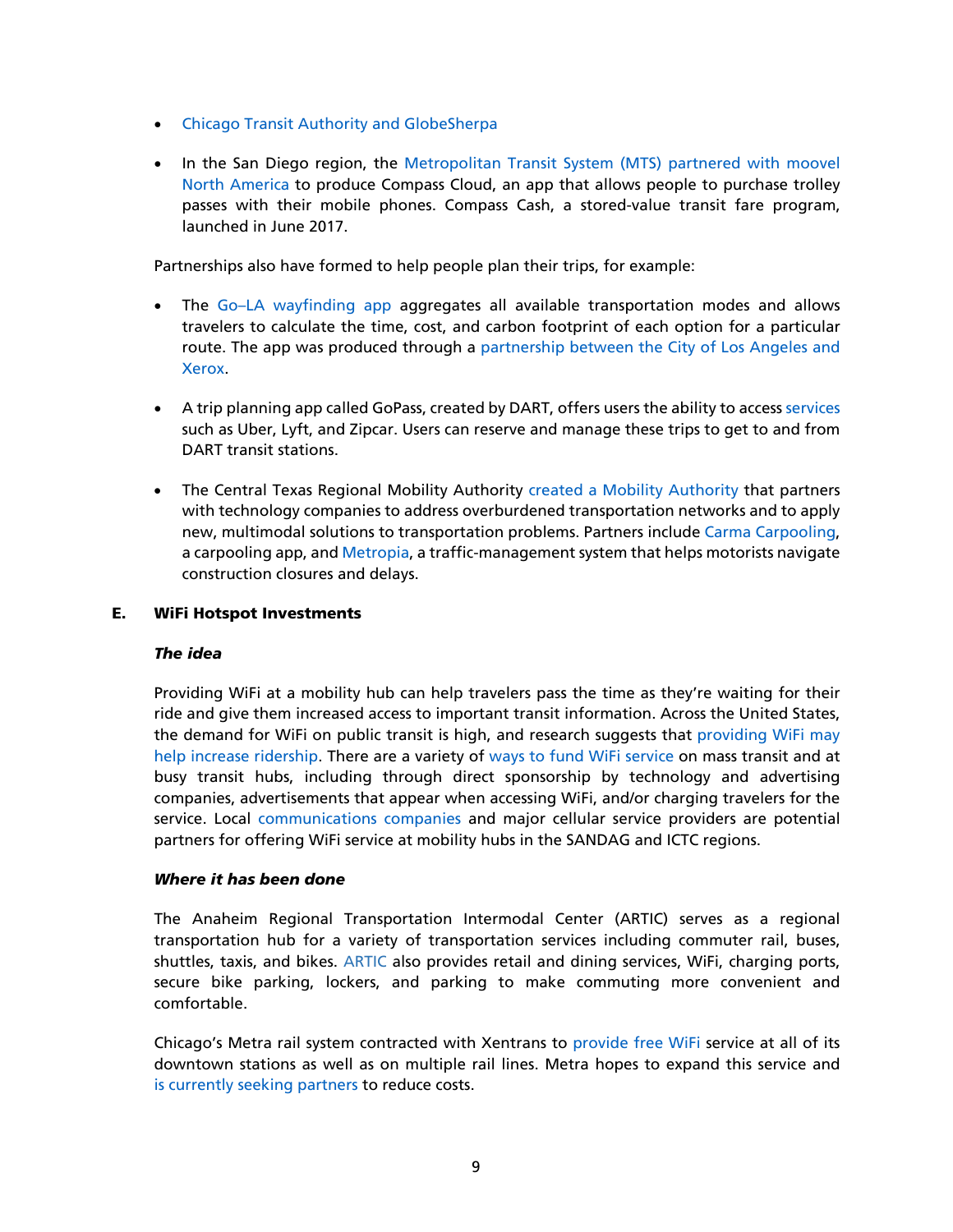# **V. ESTABLISHING A FRAMEWORK FOR SUPPORTING MOBILITY HUBS THROUGH LOCAL PLANS, POLICIES, AND PROGRAMS**

Local plans can guide the development of mobility hubs within cities and neighborhoods, outlining everything from broad policy goals for a city to specific design standards for a particular street. These documents can support mobility hub implementation in several ways, which are summarized in Table 2.

| Type of support                                  | <b>Definition</b>                                                                                                                                                                                | <b>Examples</b>                                                                                                                                                                                                                                                                                                                                                                                 |
|--------------------------------------------------|--------------------------------------------------------------------------------------------------------------------------------------------------------------------------------------------------|-------------------------------------------------------------------------------------------------------------------------------------------------------------------------------------------------------------------------------------------------------------------------------------------------------------------------------------------------------------------------------------------------|
| General support                                  | High-level policies that define<br>mobility hubs and encourage the<br>development of mobility hubs at<br>key locations.                                                                          | Active support of Long Beach Transit's<br>efforts to establish mini-transit hubs<br>throughout the city.<br>(City of Long Beach Circulation Element,<br>Movement of People Implementation<br>Measure 41)                                                                                                                                                                                        |
| Support for<br>specific mobility<br>hub features | Policies that generally encourage<br>features such as improved waiting<br>areas, bike parking and lockers,<br>EV chargers, or first- and last-mile<br>shuttle services at transit stations.      | Provision of bike racks, lockers, and<br>showers at city parks and at the future<br>transit center downtown.<br>(El Centro Bicycle Master Plan)<br>Identification of how specific mobility<br>hub features such as comfort stations,<br>EV chargers, bikeshare, and parking<br>management<br>could<br>measures<br>be<br>implemented over time.<br>(Carlsbad Coastal Mobility Readiness<br>Plan) |
| Improving<br>connections to<br>mobility hubs     | Plans or policies that specify the<br>location of new bike/pedestrian<br>facilities and connecting transit<br>services, making it safer and more<br>convenient to travel to transit<br>stations. | Encouraging and promoting quality<br>pedestrian access to the COASTER and<br>SPRINTER stations; working with North<br>County Transit District (NCTD) to provide<br>accessible pedestrian facilities at transit<br>stops.<br>(Oceanside Pedestrian Master Plan,<br>Objective 5-Alternative Transportation)                                                                                       |
| Indirect support<br>for mobility hubs            | Land use policies that support<br>transit and citywide measures to<br>manage transportation demand.                                                                                              | Exercising flexibility in applying parking<br>standards to support transit-oriented<br>development.<br>(Vista Circulation Element, CE Policy 8.5)                                                                                                                                                                                                                                               |

|  |  |  | Table 2: Ways in which local plans and policies can support mobility hubs |
|--|--|--|---------------------------------------------------------------------------|
|--|--|--|---------------------------------------------------------------------------|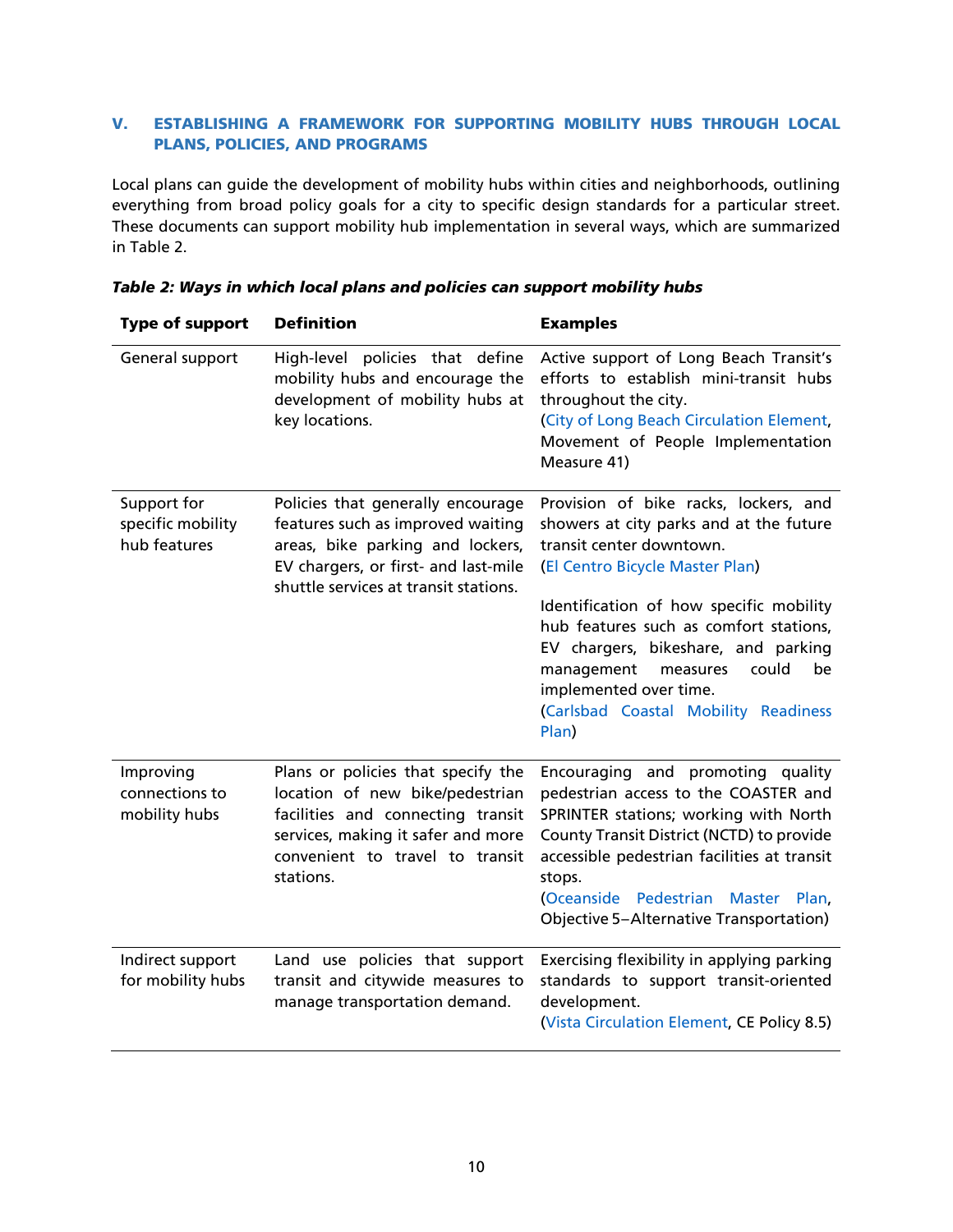There is no "one size fits all" approach to supporting mobility hubs through local plans and policies. This is because there are overlapping opportunities to include policies that support mobility hubs in generalized planning documents that guide citywide development, as well as in specialized planning documents that focus on specific transportation modes or areas in a city. Local governments should take advantage of these opportunities as they update their plans and policies.

# **VI. EQUITABLE IMPLEMENTATION**

When establishing mobility hubs, SANDAG, ICTC, and their partners must take special care to ensure that mobility hubs benefit low-income, minority, and senior residents of the region. These groups are more likely to rely on transit and other alternatives to driving alone and often are underrepresented in transportation decision-making. The Equity Considerations Memo provides a summary of key considerations for achieving social equity at mobility hubs that can be acted upon as mobility hubs are planned and established. Some best practices for considering social equity include:

# **A. Outreach and education**

San Mateo County Transit District runs a Mobility Ambassador program that trains volunteers to help seniors and people with disabilities plan trips. The Mobility Ambassador Program in Centennial, Colorado, trains seniors to give seminars to their peers about using modern transportation tools and services. Portland, Chicago, and other cities include shared mobility options in their individualized marketing programs. These programs offer targeted populations personalized information on transportation options.

## **B. Serving low-income populations**

A growing number of transportation stakeholders are experimenting with extending the benefits of shared mobility services to low-income communities and other disadvantaged populations. For example, the City of Los Angeles is now running a three-year EV carsharing pilot program focused on low-income communities. The program is funded by the California Greenhouse Gas Reduction Fund. To help people who do not have a bank account or credit card but want to use shared mobility services, agencies can work with shared-mode operators to ensure that payment options that do not require a bank card are accepted. More comprehensive approaches also can be taken, such as developing partnerships with local banks, credit unions, or nonprofit organizations to establish a system for prepaid cards or other payment options that don't require ATM or credit cards. An organization in Washington, District of Columbia created an escrow account to offer debit cards for users without bank accounts.

Public agencies and other organizations also can cover upfront costs to help low-income people access transit options at mobility hubs. For example, the bikeshare program in Chicago, managed by the Chicago Department of Transportation, subsidizes enrollment fees for lowincome people through its Divvy for Everyone program. Qualified participants can go to a Local Initiatives Support Corporation Financial Opportunity Center and pay \$5 for a one-year membership – a significant discount from the normal cost of \$75 per year. Participants can pay use fees in cash at participating 7-Eleven and Family Dollar Stores.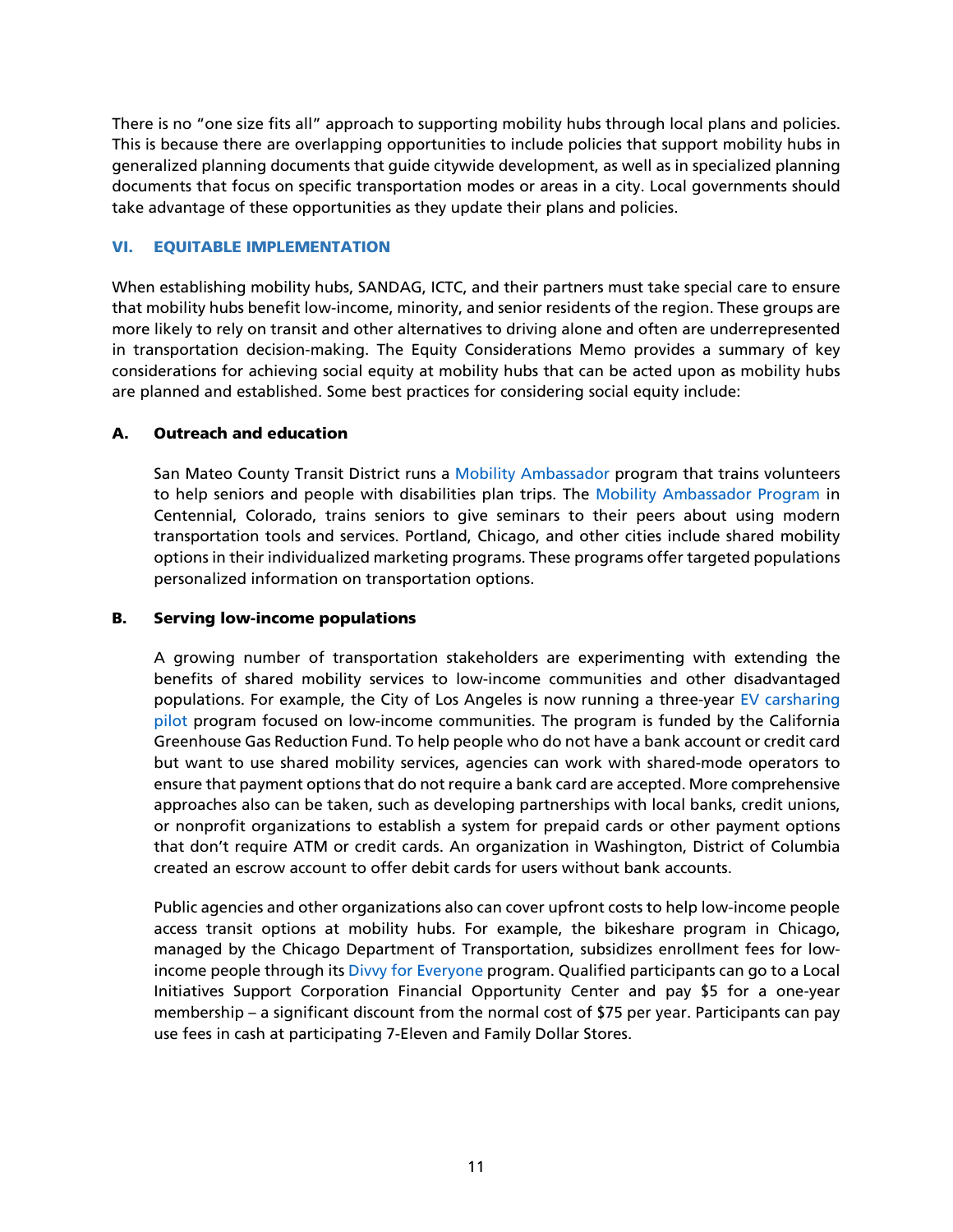# **C. Serving seniors**

Some ride-sourcing partnerships are specifically aimed at improving mobility for seniors. Freedom in Motion, a subsidized on-demand program for seniors, is the product of collaboration among the City of Gainesville, Uber, ElderCare, and the Gainesville Area Chamber of Commerce. Riders receive a copay of up to \$5 along with smartphones donated by Wells Fargo.

In the future, autonomous vehicle technology could enhance personal mobility for disadvantaged groups. Shared fleets of autonomous vehicles could be deployed to provide ondemand mobility options for seniors, the disabled, low-income people, and other populations that are dependent on transit.

# **VII. EARLY ACTIONS**

This section presents a short list of early actions that can serve as catalysts for the full implementation of mobility hubs.

# **A. SANDAG and ICTC**

- Identify potential showcase projects based on the density of transit service, compatible land uses, and existing mobility hub amenities.
- Provide guidance and technical support for establishing mobility hubs at the local level.
- Evaluate the criteria of current grant programs to support mobility hubs.
- Evaluate and amend procurement processes to reduce barriers to testing innovative partnerships while continuing to meet the regulatory needs of public agencies.
- Develop a "Mobility Sandbox" Request for Information to solicit innovative proposals for implementing mobility hub features.
- Partner with public and private entities to pursue sources of federal and state funding that are compatible with implementing mobility hubs.
- Leverage the U.S. DOT Autonomous Vehicle Proving Ground designation to carry out innovative mobility hub pilot projects. Help local cities plan for a connected and autonomous future.

## **B. MTS, NCTD, and Imperial Valley Transit**

- Amend transit station design guidelines to support mobility hub implementation and provide flexibility for change as technology and travel behavior and patterns evolve over time.
- Allocate space for shared services such as on-demand shuttles and rideshare companies, and consider the flexible use of that space where necessary.